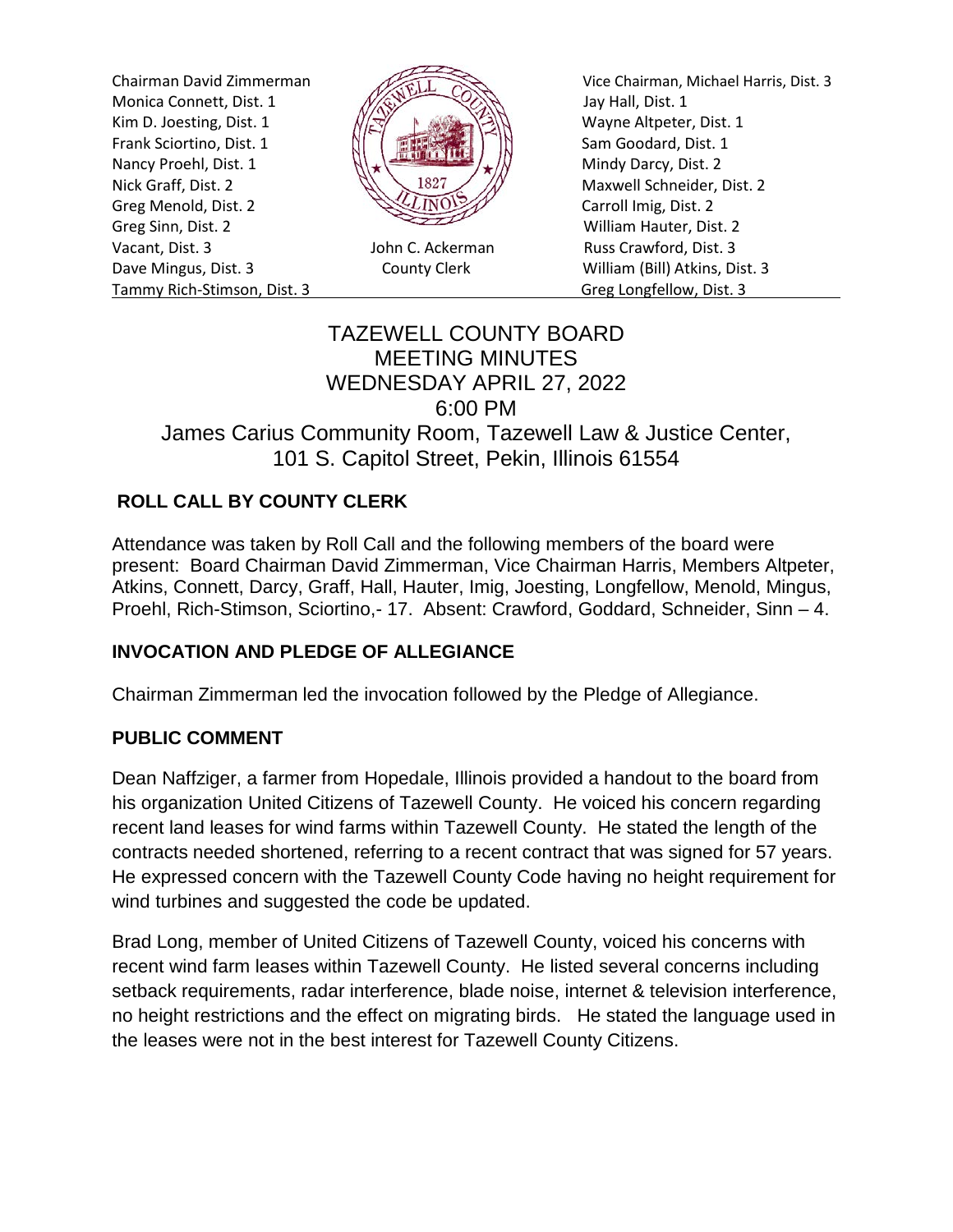Amber Towle, concerned citizen voiced concern with the recent wind farm leases within Tazewell County. She stated farmers within the community have placed no turbine signs on their property to show opposition to recent wind farms proposed in Tazewell County.

### **COMMUNICATIONS FROM ELECTED & APPOINTED COUNTY OFFICIALS**

It was determined that there were no communications from elected or appointed county officials.

# **APPROVE THE MINUTES OF THE MARCH 30, 2022 TAZEWELL COUNTY BOARD MEETING.**

Member Joesting moved to approve the minutes of the Board Meeting held on March 30, 2022, as printed; seconded by Member Darcy. Motion to approve the minutes for the Board Meeting held on March 30, 2022, as printed were approved by voice vote of 16 Yeas and 0 Nays.

### **IN-PLACE PROPERTY COMMITTEE MEETING**

Meeting started at 6:21 PM and ended at 6:35 PM.

# **IN-PLACE HUMAN RESOURCES COMMITTEE MEETING**

Meeting started at 6:35 PM and ended at 6:50 PM.

### **IN-PLACE EXECUTIVE COMMITTEE MEETING**

Meeting started at 6:50 PM and ended at 6:51 PM.

### **CONSENT AGENDA**

**1. Land Use: Approve addendum to contractual agreement for electrical inspections, RESOLUTION LU-22-02.** 

**2. Property: Approve purchase of building, RESOLUTION P-22-02.** 

**3. Finance: Approve transfer request for Court Services, RESOLUTION F-22-09.** 

**4. Finance: Approve agreement with Hopedale Medical Complex, RESOLUTION F-22-10.** 

**5. Finance: Approve agreement with UnityPoint Health, RESOLUTION F-22-11.** 

**6. Human Resources: Approve salary for the County Board Members, RESOLUTION HR-22-06.**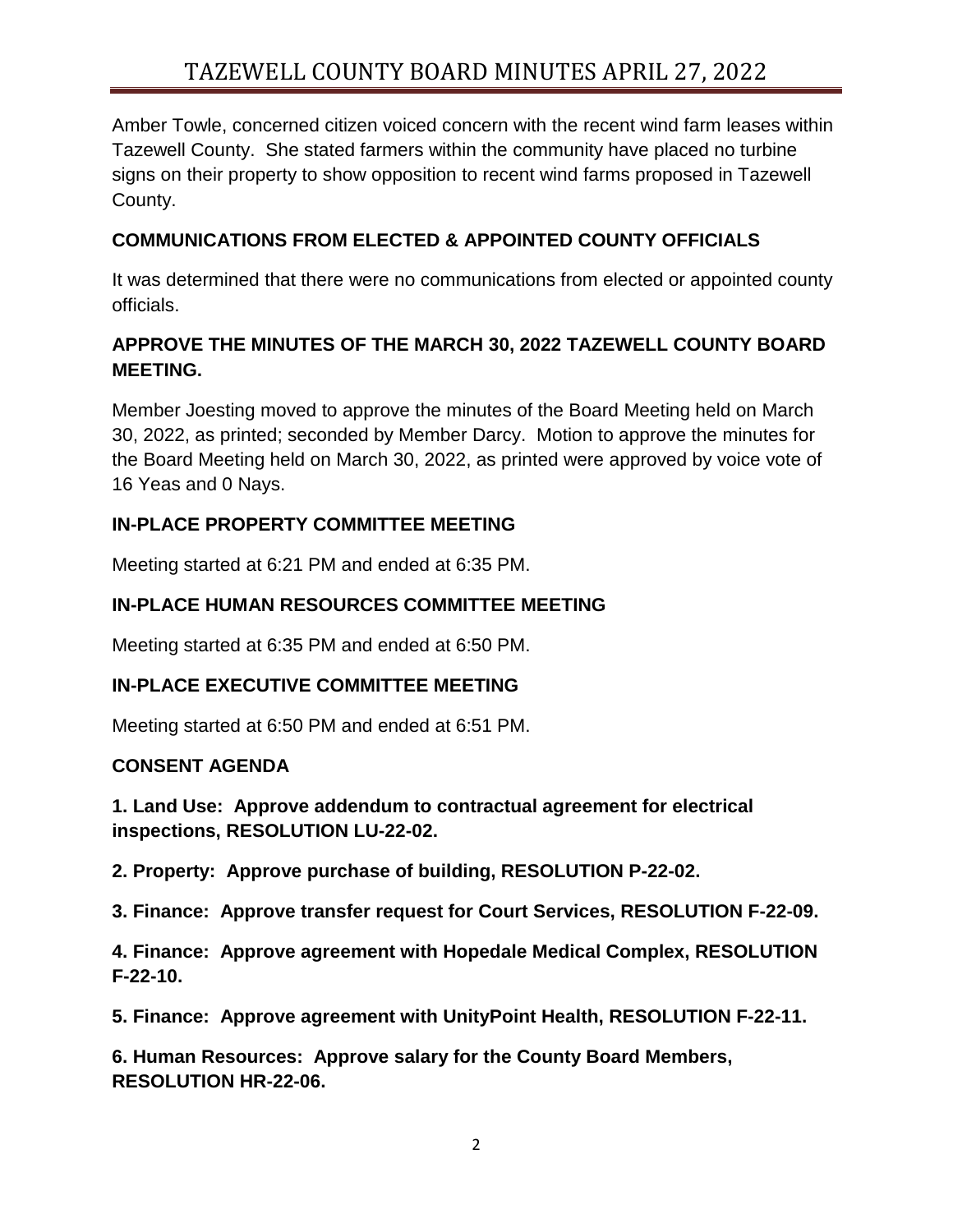**7. Human Resources: Approve adjustment to non-union wage increase for FY22, RESOLUTION HR-22-07. Upon approval of In-Place meeting.**

**8. Human Resources: Approve four year salary for the County Clerk, RESOLUTION HR-22-09. Upon approval of In-Place meeting.**

**9. Human Resources: Approve four year salary for the Treasurer, RESOLUTION HR-22-10. Upon approval of In-Place meeting.**

**10. Human Resources: Approve four year salary for the Sheriff, RESOLUTION HR-22-11. Upon approval of In-Place meeting.**

**11. Executive: Approve 2nd quarterly payments to the Greater Peoria Economic Development Council, RESOLUTION E-22-36.** 

**12. Executive: Approve the renewal of the Intergovernmental Agreement with Washington, IL for building inspections and plan reviews, RESOLUTION E-22-40.** 

**13. Executive: Approve amendment to the Intergovernmental Agreement with the City of Pekin on changes to the Southern Enterprise Zone, RESOLUTION E-22-45.** 

**14. Executive: Approve property tax abatement agreement for Project Wildcat/Precision Planting, RESOLUTION E-22-45.** 

**15. Executive: Approve employment agreement for County Administrator, RESOLUTION E-22-41.** 

**16. Executive: Approve temporary consultant, RESOLUTION E-22-42.** 

**17. Executive: Approve bid award for buildings utilizing the Community Development Block Grant Revolving Loan Fund Closeout Program, RESOLUTION E-22-48.** 

**18. Executive: Approve bid award for sidewalks utilizing the Community Development Block Grant Revolving Loan Fund Closeout Program. REMOVED FROM AGENDA**

**19. Executive: Approve extension of agreement with CliftonLarsonAllen. REMOVED FROM AGENDA**

Member Graff moved to approve the Consent Agenda items as outlined in the Agenda packet; seconded by Member Longfellow. The Consent Agenda was approved by voice vote of 16 Yeas; 0 Nays.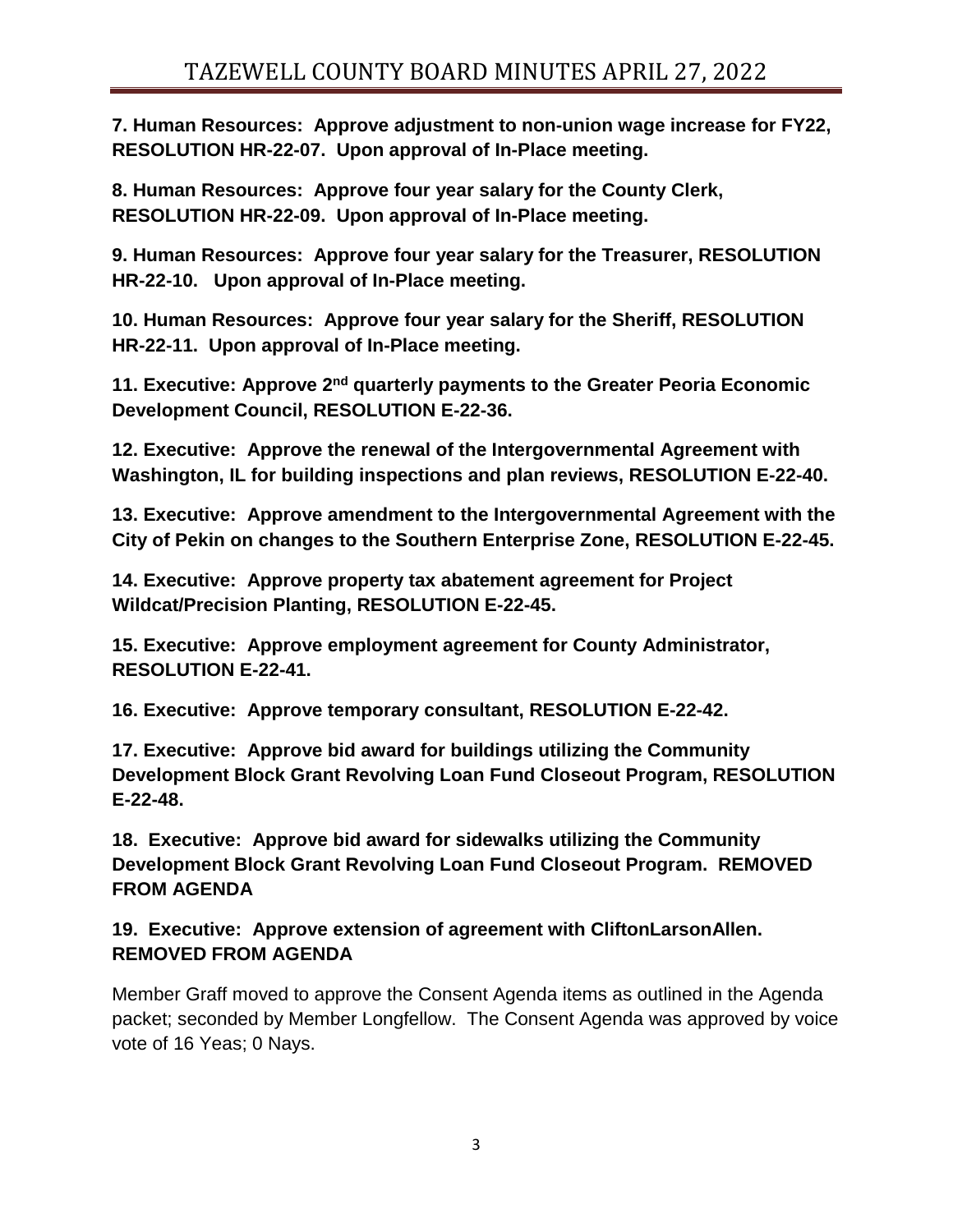The following items were removed from the Consent Agenda for further discussion.

**Item 15 Executive:** Chairman Zimmerman introduced the new County Administrator Mike Deluhery, who was in attendance. Mr. Deluhery will start Tazewell County on May 16, 2022. Member Rich-Stimson motioned to approved Resolution E-22-41 to Approve employment agreement for County Administrator; seconded by Member Proehl. Motion to approve Resolution E-22-41 was passed by voice vote of 16 Yeas; 0 Nays.

**Item 2 Property:** Member Menold moved to approve resolution to approve purchase of building; seconded by Member Graff. Motion to approve Resolution P-22-02 was passed by voice vote of 12 Yeas; 3 Nays – Altpeter, Connett, Darcy; 1 Abstention - Atkins.

**Item 6 Human Resources:** Discussions were held regarding the County Board members salary and per diem rates. Member Proehl moved to approve resolution approving salaries for the County Board members; seconded by Member Harris. Motion to approve Resolution HR-22-06 was passed by voice vote of 14 Yeas; 2 Nays – Atkins, Harris.

**Item 7 Human Resources:** Resolution was amended during In-Place Human Resources Committee Meeting. Member Imig moved to approve Amended Resolution to approve adjustment to non-union wage increase for FY22; seconded by Member Atkins. Motion to approve Amended Resolution HR-22-07 was passed by voice vote of 16 Yeas; 0 Nays.

**Item 8 Human Resources:** Resolution was amended during In-Place Human Resources Committee Meeting. Member Proehl moved to approve four year salary for the County Clerk; seconded by Member Joesting. Motion to approve Amended Resolution HR-22-09 was passed by voice vote of 15 Yeas; 1 Nays- Hauter. Member Hauter voiced concern with elected officials getting raises, therefore he did not support this motion.

**Item 9 Human Resources:** Resolution was amended during In-Place Human Resources Committee Meeting. Member Atkins moved to approve four year salary for the Treasurer; seconded by Member Graff. Motion to approve Amended Resolution HR-22-10 passed by voice vote of 14 Yeas; 1 Nay – Hauter; 1 Abstention – Darcy.

**Item 10 Human Resources:** Resolution was amended during In-Place Human Resources Committee Meeting. Motion by Member Sciortino to approve salary for the Sheriff; seconded by Member Connett. Motion to approve Amended Resolution HR-22- 11 passed by voice vote of 16 Yeas; 0 Nays.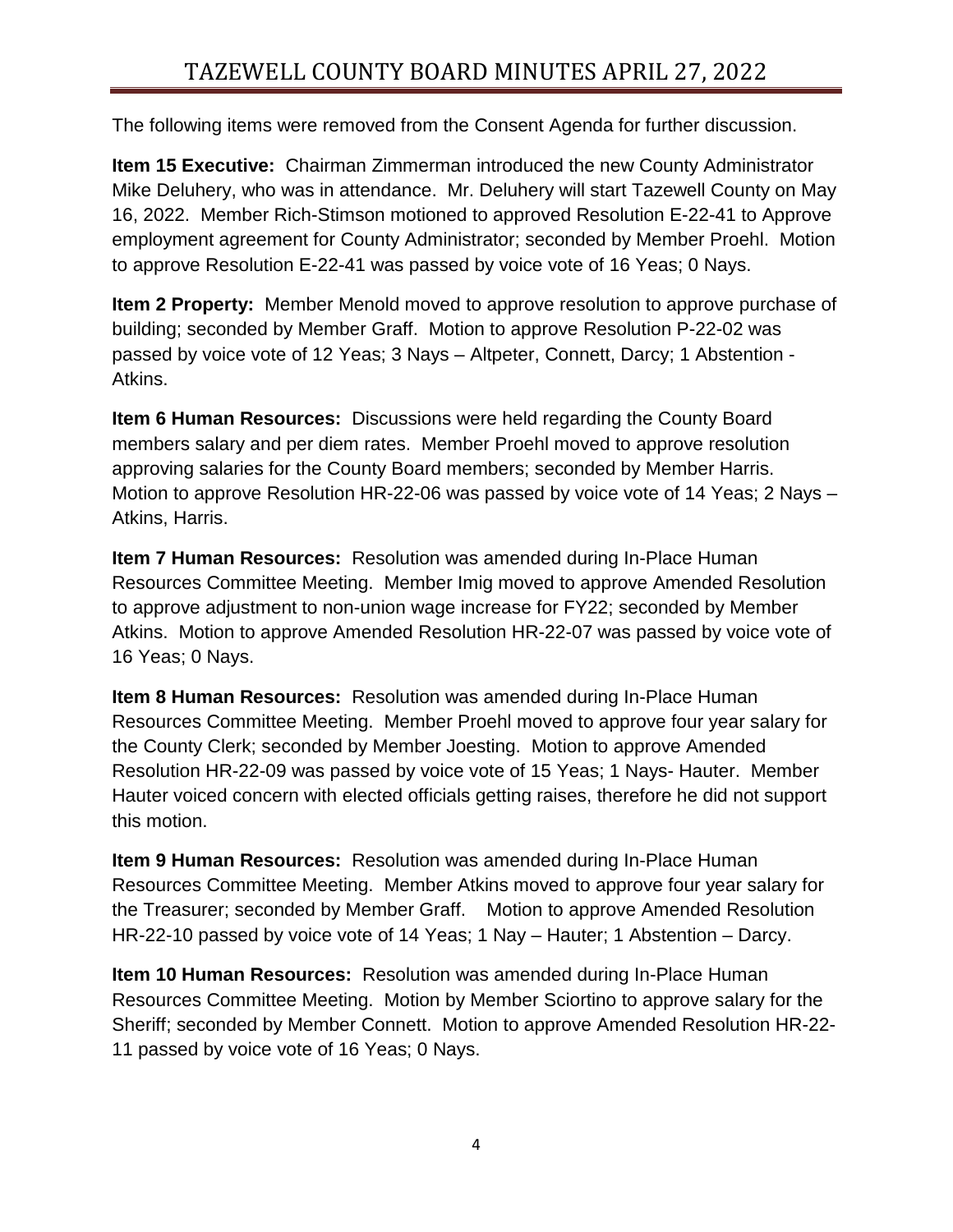**Item 13 Executive:** Chairman Zimmerman explained the reason for the amendment to the Intergovernmental Agreement with the City of Pekin regarding changes to the Southern Enterprise Zone. Mark Rothert, Pekin's City Manager spoke on the changes to the Enterprise Zone. Member Menold moved to approve resolution for approval of the Intergovernmental Agreement with the City of Pekin on changes to the Southern Enterprise Zone; seconded by Member Atkins. Motion to approve Resolution E-22-44 passed by voice vote of 16 Yeas; 0 Nays.

**Item 14 Executive:** Discussions took place regarding the tax abatement agreement and Member Menold explained the abatement was as follows: 98% first year; 70% second year and 50% years three, four and five. Member Menold moved to approve the Property Tax Abatement Agreement for Project Wildcat/Precision Planting; seconded by Member Atkins. Motion to approve Resolution E-22-45 passed by voice vote of 14 Yeas; 1 Nay – Connett; 1 Abstention – Rich-Stimson.

**Item 17 Executive:** Member Proehl motioned to approve bid award for buildings utilizing the Community Development Block Grant Revolving Loan Fund closeout program; seconded by Member Menold. Motion to approve Resolution E-22-48 passed by voice vote of 16 Yeas; 0 Nays.

### **APPOINTMENTS/REAPPOINTMENTS**

E-22-32: Member Imig moved to Reappoint Virgil Urban to the Greater Creve Coeur Sanitary District; seconded by Member Atkins. RESOLUTION E-22-32 was approved by voice vote of 16 Yeas; 0 Nays.

E-22-33: Member Imig moved to Reappoint James Evans to the Northern Tazewell Public Water District; seconded by Member Atkins. RESOLUTION E-22-33 was approved by voice vote of 16 Yeas; 0 Nays.

E-22-34: Member Imig moved to Appoint Chad Deaton to the Northern Tazewell Public Water District; seconded by Member Atkins. RESOLUTION E-22-34 was approved by voice vote of 16 Yeas; 0 Nays.

E-22-37: Member Imig moved to Reappoint Jeff Roth to the Morton Area Farmer's Fire Protection District; seconded by Member Atkins. RESOLUTION E-22-37 was approved by voice vote of 16 Yeas; 0 Nays.

E-22-38: Member Imig moved to Appoint Terry Runyon to the Green Valley Fire Protection District; seconded by Member Atkins. RESOLUTION E-22-38 was approved by voice vote of 16 Yeas; 0 Nays.